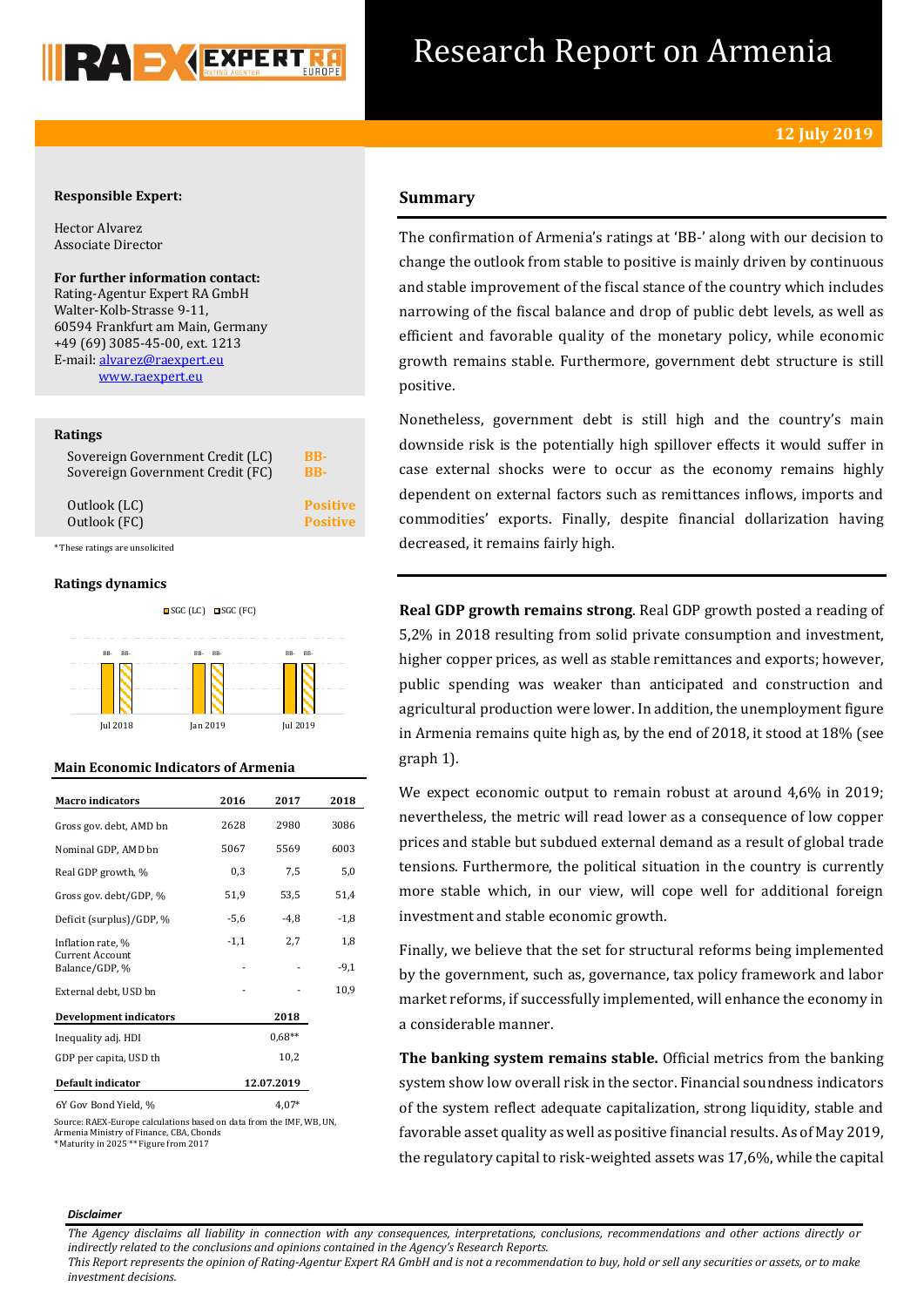**Graph 1:** Macroeconomic indicators, %



Source: RAEX-Europe calculations based on data from the IMF and ADB

**Graph 2:** Government debt dynamics, %



Source: RAEX-Europe calculations based on data from the IMF and Ministry of Finance of the Republic of Armenia





Source: RAEX-Europe calculations based on data from the CBA, IMF and ADB

to assets ratio stood at 15%. Moreover, NPLs to total loans posted a quite stable figure of 5,3% in the Central Bank of Armenia (CBA) definition of one day past due. In terms of profitability, it has been consistently positive since the beginning of 2017 and ROA and ROE were 1,4% and 9,4% respectively while the ratio of liquid assets to demand deposits was 114% by May 2019.

However, even though domestic credit has increased to 62,5% of GDP in 2018 as compared to 58,3% in 2017, it is mostly related to the household sector. This growth should be monitored as there is an excess of liquidity in the banking system and consumer lending has been rapidly growing which could mean lack of risk awareness from banks. On the other hand, non-financial corporate loans have been growing at a declining pace. As of May 2019, household loans grew by 31% while loans to non-financial corporations barely grew at 2,1% y-o-y.

Financial dollarization levels in the country continue in a downward trend as both FX-denominated loans and deposits have declined down to 49,9% and 50,8% respectively as of May 2019. Nevertheless, the banking system remains concentrated as the top-3 banks account for around 42% of total assets.

**Government debt starting to head downward**. Government debt continues to point down as a result of the government plan to bring debt down to under 50% of GDP as of 2023. By the end of 2018, government debt reached a level of 51,4% of GDP and 236,9% of budget revenues (see graph 2). Public debt (which includes debt from the CBA) also declined down to 55% of GDP. We expect the government to achieve the aforementioned goal of lowering debt under the 50% of GDP threshold according to the plan.

Government debt structure continues to be stable. As of May 2019, shortterm debt accounted for 3,6% of total debt, 15,2% had floating interest rate and FX-denominated debt remained elevated at 80,2%; nevertheless, this type of debt remains mostly concessional.

**Monetary policy to remain accommodative.** As a result of inflation metrics being below the target and inflation expectations remaining depressed, the CBA continues to implement a loose monetary policy.

Since the beginning of 2018, inflation has been suffering downward pressures and by the end of 2018 the inflation rate was even lower than originally expected standing at 1,8% (see graph 3). This has been the reflection of lower domestic demand as well as depressed food prices. As a result, the CBA continues with its expansionary monetary policy as it slashed the policy rate by 25b.p. back in January 2019 down to 5,75% causing inflation to pick up the pace in 2019 as the CPI index grew by 2,8%

### *Disclaimer*

*The Agency disclaims all liability in connection with any consequences, interpretations, conclusions, recommendations and other actions directly or indirectly related to the conclusions and opinions contained in the Agency's Research Reports.*

*This Report represents the opinion of Rating-Agentur Expert RA GmbH and is not a recommendation to buy, hold or sell any securities or assets, or to make investment decisions.*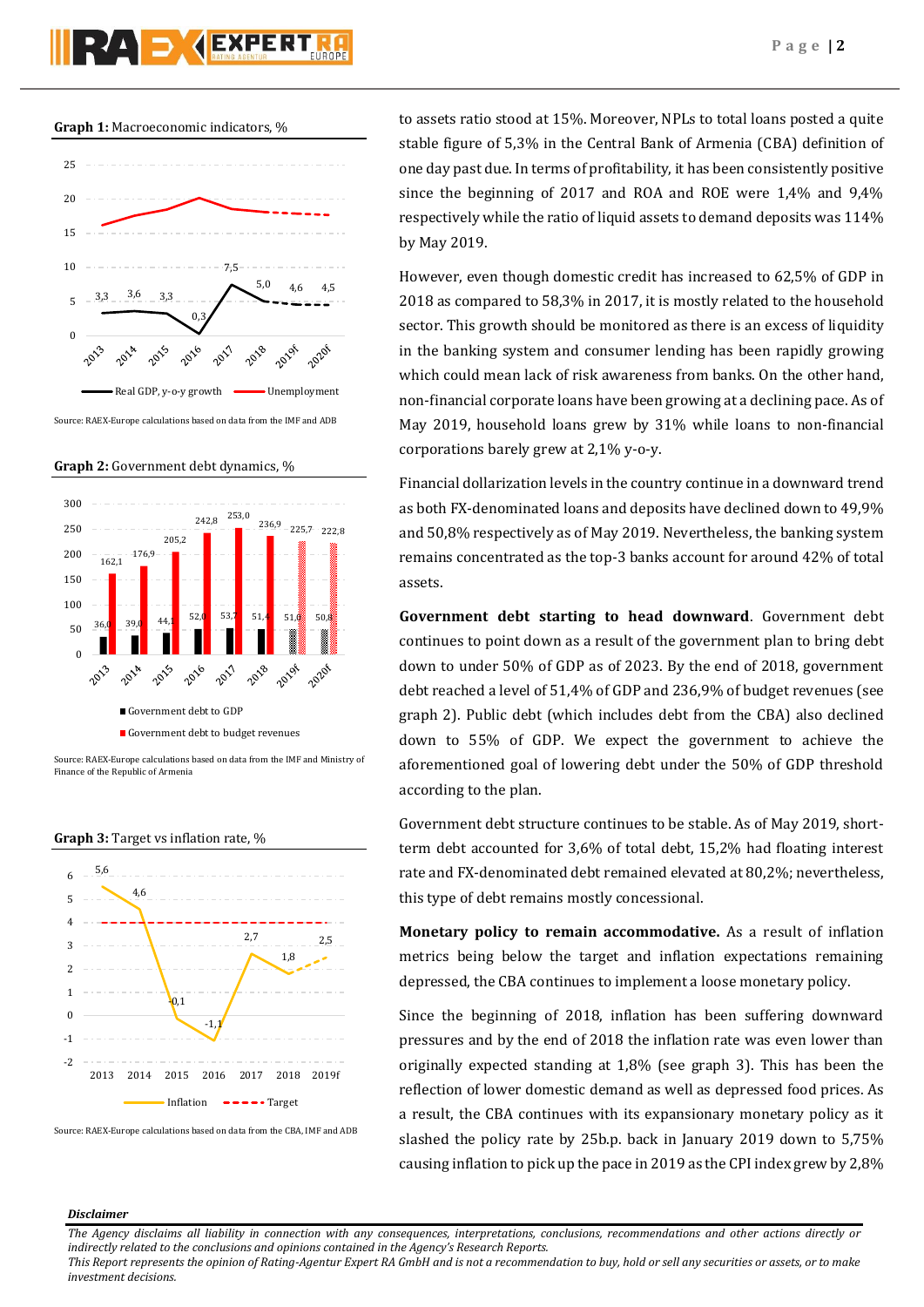





**Graph 5:** Fiscal budget dynamics, % of GDP









Source: RAEX-Europe calculations based on data from the WB, IMF and CBA

y-o-y by the end of May. The slash in the rate was also effectively transmitted to the financial sector as we also saw declines in the banks' interest rates. Moreover, we have seen a more stable exchange rate and balanced levels of inflation and de-dollarization measures have been so far successful (see graph 4).

Despite this, sluggish private spending lingers, food prices remain low and the inflation rate is still off the Central Bank target of 4%. Going forward, we anticipate further cuts in the reference rate from the CBA if inflation were not to pick up and non-finance corporate credit growth remains staled. Moreover, we also expect the exchange rate to continue to be dictated by the market with the CBA only intervening slightly to absorb potential shocks.

**The fiscal environment continues to improve**. The effectiveness of the fiscal policy implementation remains in a favorable path towards consolidation. The budget deficit narrowed further in 2018 down to 1,8% of GDP as revenues were better than expected; however, the decline was also due to capital underspending. In any case, we anticipate this type of expenditure to rise in the current year thus expanding the deficit slightly to around 2,5% of GDP in 2019 as the fiscal policy will remain slightly expansionary (see graph 5). We also foresee additional social expenditures while revenues will see a solid growth as a result of tax policies and better tax administration.

In the mid-term, we continue to expect the fiscal policy to turn contractionary. The government will also introduce in 2020 a new tax policy where the profit and dividend tax rates will be reduced and measures will be introduced to compensate for the cuts, such as taxes on special items and removing tax exemptions.

**External stance still weak**. The main source of risk for the economy is the high dependence of Armenia on the external sector. Despite the economy growing at stable levels, it still has no strong foundation for growth in terms of domestic production. The consumption is mostly fueled by remittances inflow and it relies heavily on imported products.

Armenia's trade deficit expanded up to 15,4% of GDP in 2018 as compared to 12,2% in 2017 as a result of a pick-up in imports due to additional domestic demand while exports were lower. Moreover, the current account deficit widened to 9,1% as the primary income was lower resulting from an exodus of profits (see graph 6).

International reserves remained acceptable at USD 2,1 bn as of May 2019, covering short-term debt by 9x. Finally, the conflict with Azerbaijan for the Nagorno-Karabakh remains unresolved and escalation is still a latent risk.

#### *Disclaimer*

*The Agency disclaims all liability in connection with any consequences, interpretations, conclusions, recommendations and other actions directly or indirectly related to the conclusions and opinions contained in the Agency's Research Reports.*

*This Report represents the opinion of Rating-Agentur Expert RA GmbH and is not a recommendation to buy, hold or sell any securities or assets, or to make investment decisions.*